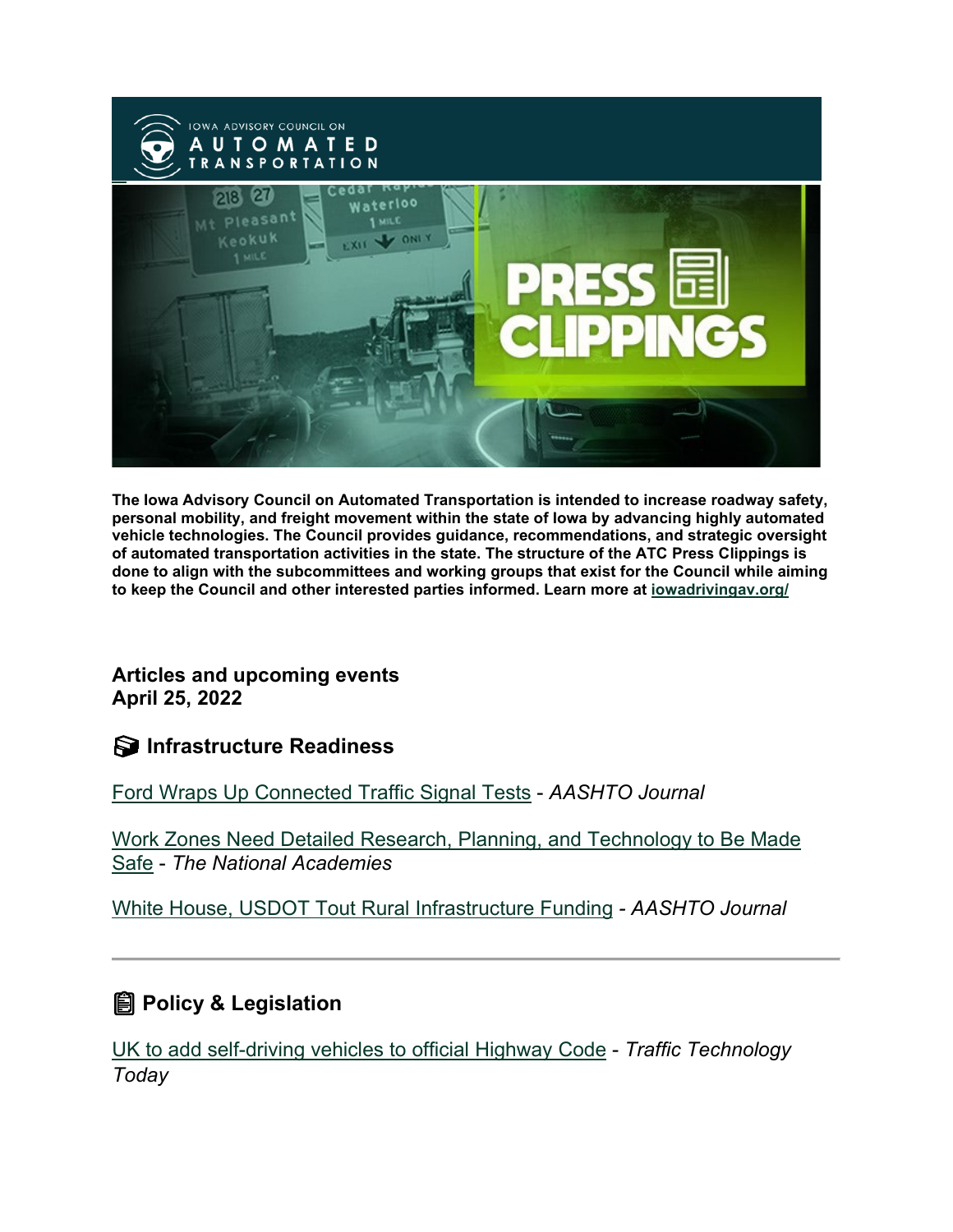[State of Michigan and National Park Service Announce Innovation](https://www.michigan.gov/whitmer/news/press-releases/2022/04/19/state-of-michigan-and-national-park-service-announce-innovation-partnership?utm_medium=email&utm_source=govdelivery)  [Partnership](https://www.michigan.gov/whitmer/news/press-releases/2022/04/19/state-of-michigan-and-national-park-service-announce-innovation-partnership?utm_medium=email&utm_source=govdelivery) - *State of Michigan*

[Congressional Transportation Leaders Tout White House Focus on Equity](https://www.ttnews.com/articles/congressional-transportation-leaders-tout-white-house-focus-equity?utm_medium=email&utm_source=govdelivery) *- Transport Topics*

#### **ED Economic Development**

[Self-driving car company establishing test facility in SC](https://apnews.com/article/technology-business-south-carolina-b41cfc11ec7fad9ba140d8da7abffb3d?utm_medium=email&utm_source=govdelivery) - *AP News*

[Autonomous Trucks Will Roll in Slow](https://www.truckinginfo.com/10167081/autonomous-trucks-will-roll-in-slow-commentary?utm_medium=email&utm_source=govdelivery) *- HDT*

[Impact of automation on long haul trucking operator-hours in the United States](https://www.nature.com/articles/s41599-022-01103-w?utm_medium=email&utm_source=govdelivery) *- University of Michigan and Carnegie Melon University*

[Elon Musk's Tesla races ahead of rising costs with price hikes](https://www.reuters.com/technology/tesla-beats-revenue-estimates-record-deliveries-2022-04-20/?utm_medium=email&utm_source=govdelivery) *- Reuters*

[Tesla's solar business slumps as supply shortages take a toll](https://buffalonews.com/business/local/teslas-solar-business-slumps-as-supply-shortages-take-a-toll/article_1ab47444-c0e7-11ec-97bb-3fd5ee82013e.html?utm_medium=email&utm_source=govdelivery) *- The Buffalo News*

[The 'Race' To Win The Autonomous Truck Market](https://www.forbes.com/sites/stevebanker/2022/04/19/the-race-to-win-the-autonomous-truck-market/?sh=6ba113246f72&utm_medium=email&utm_source=govdelivery) *- Forbes*

[Daimler's Martin Daum: Autonomous Trucks Will Benefit Industry Without](https://www.ttnews.com/articles/daimlers-martin-daum-autonomous-trucks-will-benefit-industry-without-threatening-jobs?utm_medium=email&utm_source=govdelivery)  [Threatening Jobs](https://www.ttnews.com/articles/daimlers-martin-daum-autonomous-trucks-will-benefit-industry-without-threatening-jobs?utm_medium=email&utm_source=govdelivery) *- Transport Topics*

### **Public Safety & Enforcement**

[Video shows what happens when a driverless car gets pulled over](https://www.cnbc.com/2022/04/10/video-shows-what-happens-when-a-driverless-car-gets-pulled-over.html?utm_medium=email&utm_source=govdelivery) - *CNBC*

[Traffic safety tech curbs pedestrian-related accidents](https://gcn.com/emerging-tech/2022/04/traffic-safety-tech-curbs-pedestrian-related-accidents/365761/?utm_medium=email&utm_source=govdelivery) - *GCN*

[GHSA Report Tracks Increase In Pedestrian Fatalities](https://aashtojournal.org/2022/04/15/ghsa-report-tracks-increase-in-pedestrian-fatalities/?utm_medium=email&utm_source=govdelivery) *- AASHTO Journal*

[NHTSA Opens Two Defect Investigations Into Tesla Autopilot](https://www.ttnews.com/articles/nhtsa-opens-two-defect-investigations-tesla-autopilot?utm_medium=email&utm_source=govdelivery) *- Transport Topics*

[Elon Musk says Tesla hopes to produce a robotaxi with no steering wheel or](https://www.businessinsider.com/elon-musk-tesla-build-robotaxi-without-wheel-pedals-in-2024-2022-4?utm_medium=email&utm_source=govdelivery)  [pedals in 2024](https://www.businessinsider.com/elon-musk-tesla-build-robotaxi-without-wheel-pedals-in-2024-2022-4?utm_medium=email&utm_source=govdelivery) *- Business Insider*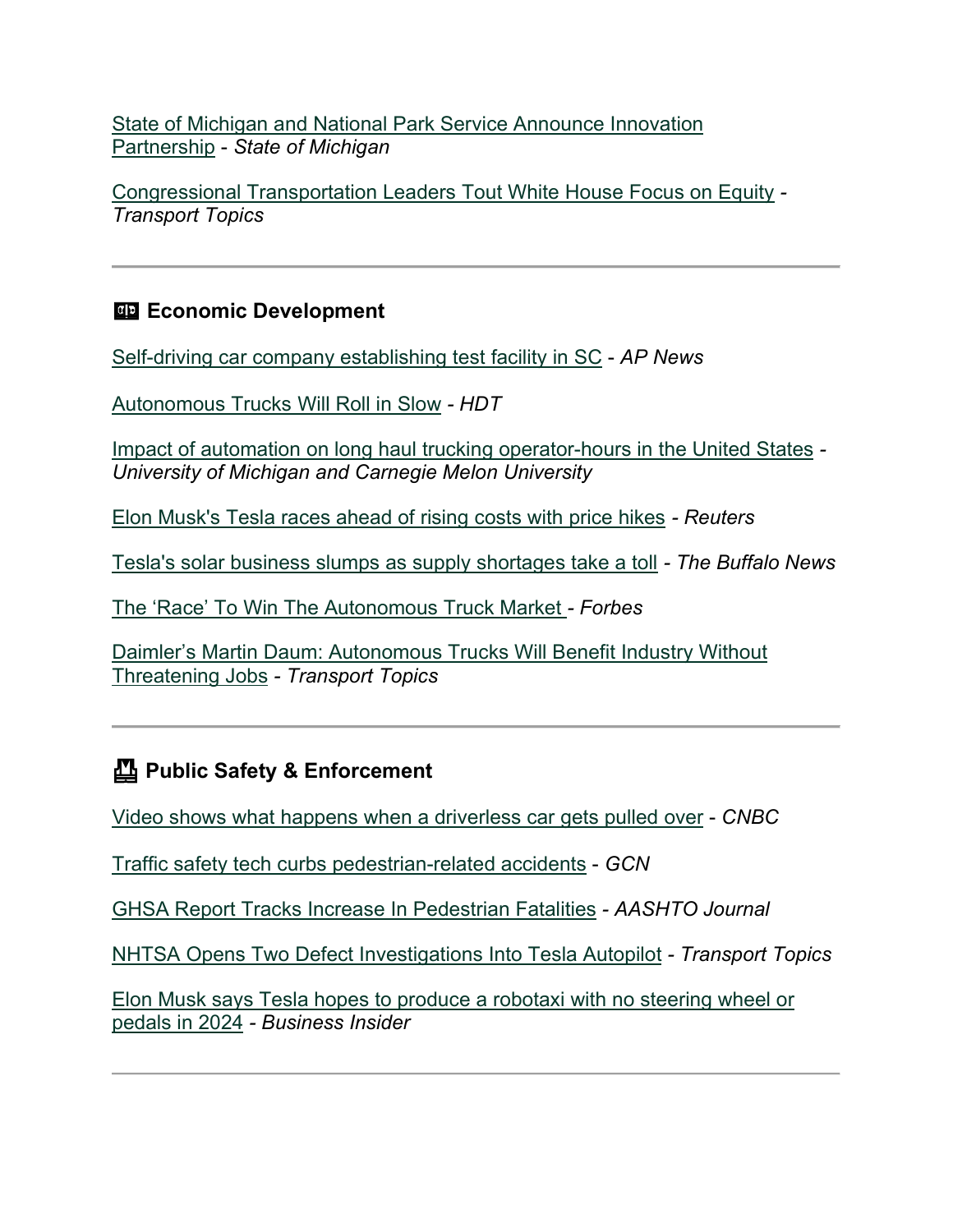## **Research, Development, Testing & Evaluation**

[Should cars drive like humans or robots? Tesla forces the question](https://www.nbcnews.com/tech/tech-news/tesla-cars-traffic-laws-drive-human-rcna20028?utm_medium=email&utm_source=govdelivery) - *NBC News*

[Computer Vision Is Transforming the Transportation Industry, Making It Safer,](https://www.cio.com/article/308384/computer-vision-is-transforming-the-transportation-industry-making-it-safer-more-efficient-and-improving-the-bottom-line.html?utm_medium=email&utm_source=govdelivery)  [More Efficient and Improving the Bottom Line](https://www.cio.com/article/308384/computer-vision-is-transforming-the-transportation-industry-making-it-safer-more-efficient-and-improving-the-bottom-line.html?utm_medium=email&utm_source=govdelivery) - *CIO*

[Cruise expands Walmart autonomous delivery pilot in Arizona](https://techcrunch.com/2022/04/12/cruise-expands-walmart-autonomous-delivery-pilot-in-arizona/?utm_medium=email&utm_source=govdelivery) *- Tech Crunch*

# **E** Upcoming Events

[What Could AVs Mean for Black Americans?](https://pavecampaign.org/event/pave-virtual-panel-what-could-avs-mean-for-black-americans/?utm_medium=email&utm_source=govdelivery)  *Parners for Automated Vehicle Education* Wednesday, April 27 1 - 1:30 pm CT

#### **Presenters:**

Henry L. Greenidge, Esq. – EVP, Tusk Strategies Dr. Nadia Anderson – Director, Federal Affairs, INRIX Dr. Shelley Francis – Co-founder & Managing Partner, EVNoire, Co-founder & Executive Director, EVHybridNoire

Policy & Legislation Subcommittee Meeting (Virtual) *Iowa Advisory Council on Automated Transportation* Tuesday, May 17th 1:00 pm - 2:00 pm CT

Economic Development & Infrastructure Readiness Joint Subcommittee Meeting (Virtual) *Iowa Advisory Council on Automated Transportation* Tuesday, May 24th 1:00 pm - 2:00 pm CT

Public Safety & Enforcement Subcommittee Meeting (Virtual) *Iowa Advisory Council on Automated Transportation* Wednesday, June 29th 1:00 pm - 2:00 pm CT